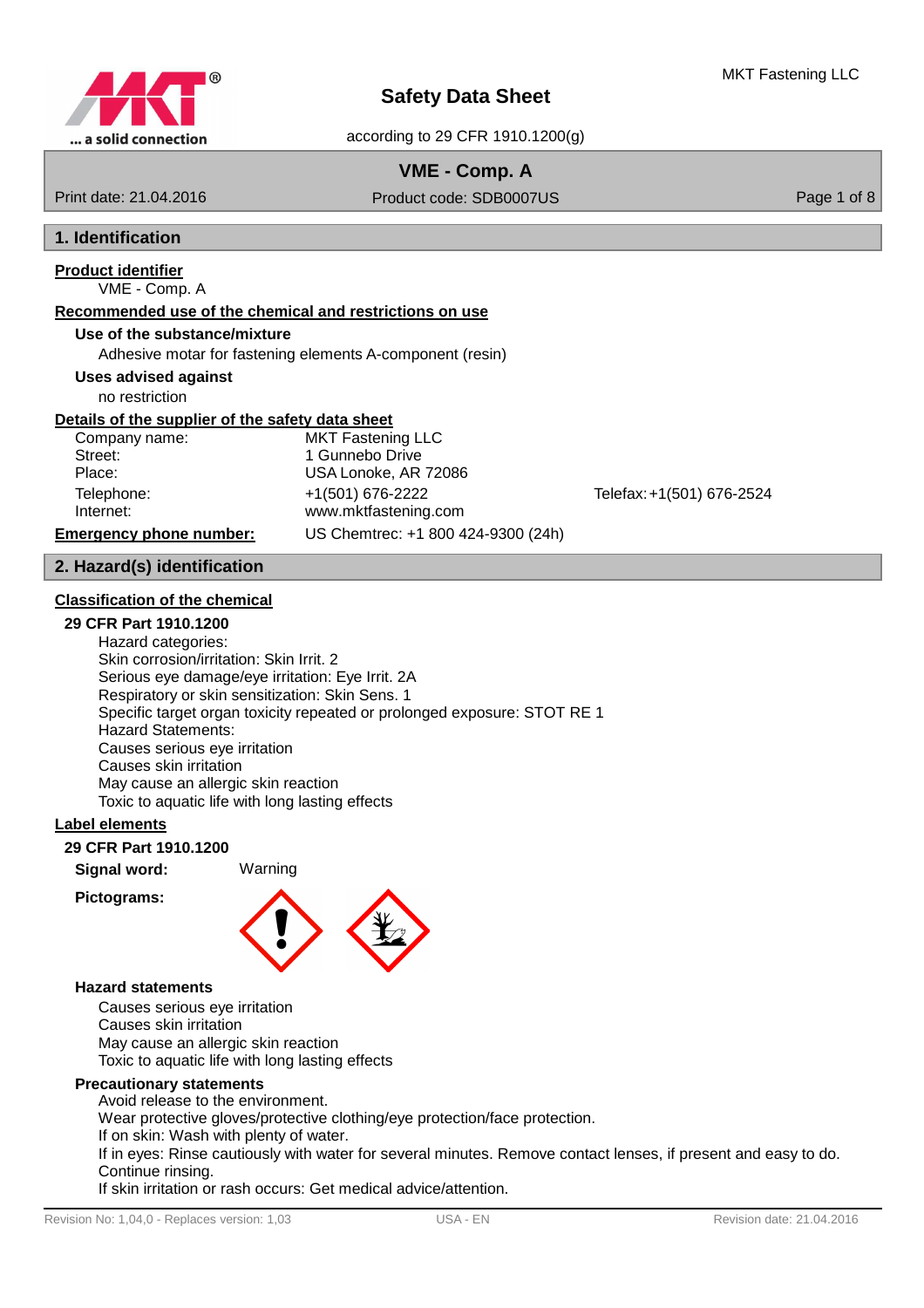

according to 29 CFR 1910.1200(g)

# **VME - Comp. A**

Print date: 21.04.2016 Product code: SDB0007US Product context and product code: SDB0007US Page 2 of 8

If eye irritation persists: Get medical advice/attention. Wash contaminated clothing before reuse.

Dispose of contents/container to to in accordance with local/regional/national/international regulation.

#### **Hazards not otherwise classified**

People who are allergic to epoxide should avoid the use of the product.

## **3. Composition/information on ingredients**

### **Mixtures**

## **Hazardous components**

| CAS No     | Components                                                                                               | Quantity |
|------------|----------------------------------------------------------------------------------------------------------|----------|
| 25068-38-6 | epoxy resin (number average molecular weight <= 700), reaction product: bisphenol-A-<br>(epichlorhydrin) | 25-50 %  |
| 9003-36-5  | Reaction product: bisphenol-F-(epichlorhydrin) Epoxy resin (number average molecular weight =<<br>700)   | 10-20 %  |
| 16096-31-4 | 1,6-Bis(2,3-epoxypropoxy)hexane                                                                          | 10-20 %  |
|            | Alkyl Ester (Ref.: 722 43/00/2012.0028, Germany)                                                         | 1-10 %   |
| 14808-60-7 | Quartz $(< 10 \mu m)^*$                                                                                  | $1-5%$   |

### **Further Information**

\* This mixture includes a fine fraction of crystalline quartz. However, alveolar permeability can be ruled out as the quartz is irreversibly bound into the paste-like component and therefore not freely available. Subsequent drilling, grinding or other treatment can also not result in the free availability of this alveolar permeable quartz. Pursuant to Article 6 of CLP Regulation 1272/2008/EU classification and labelling as SLOT RE 2 is not required.

SVHC Liste (Candidate List of Substances of Very High Concern for authorization): substances are not contained or are below 0,1%.

### **4. First-aid measures**

#### **Description of first aid measures**

#### **General information**

Take off immediately all contaminated clothing and wash it before reuse.

#### **After inhalation**

Provide fresh air. When in doubt or if symptoms are observed, get medical advice.

#### **After contact with skin**

After contact with skin, wash immediately with plenty of water and soap. Take off immediately all contaminated clothing and wash it before reuse. Medical treatment necessary.

#### **After contact with eyes**

Rinse immediately carefully and thoroughly with eye-bath or water. In case of eye irritation consult an ophthalmologist.

#### **After ingestion**

Rinse mouth immediately and drink plenty of water.

## **Most important symptoms and effects , both acute and delayed**

Allergic reactions

## **Indication of any immediate medical attention and special treatment needed**

Treat symptomatically.

#### **5. Fire-fighting measures**

## **Extinguishing media**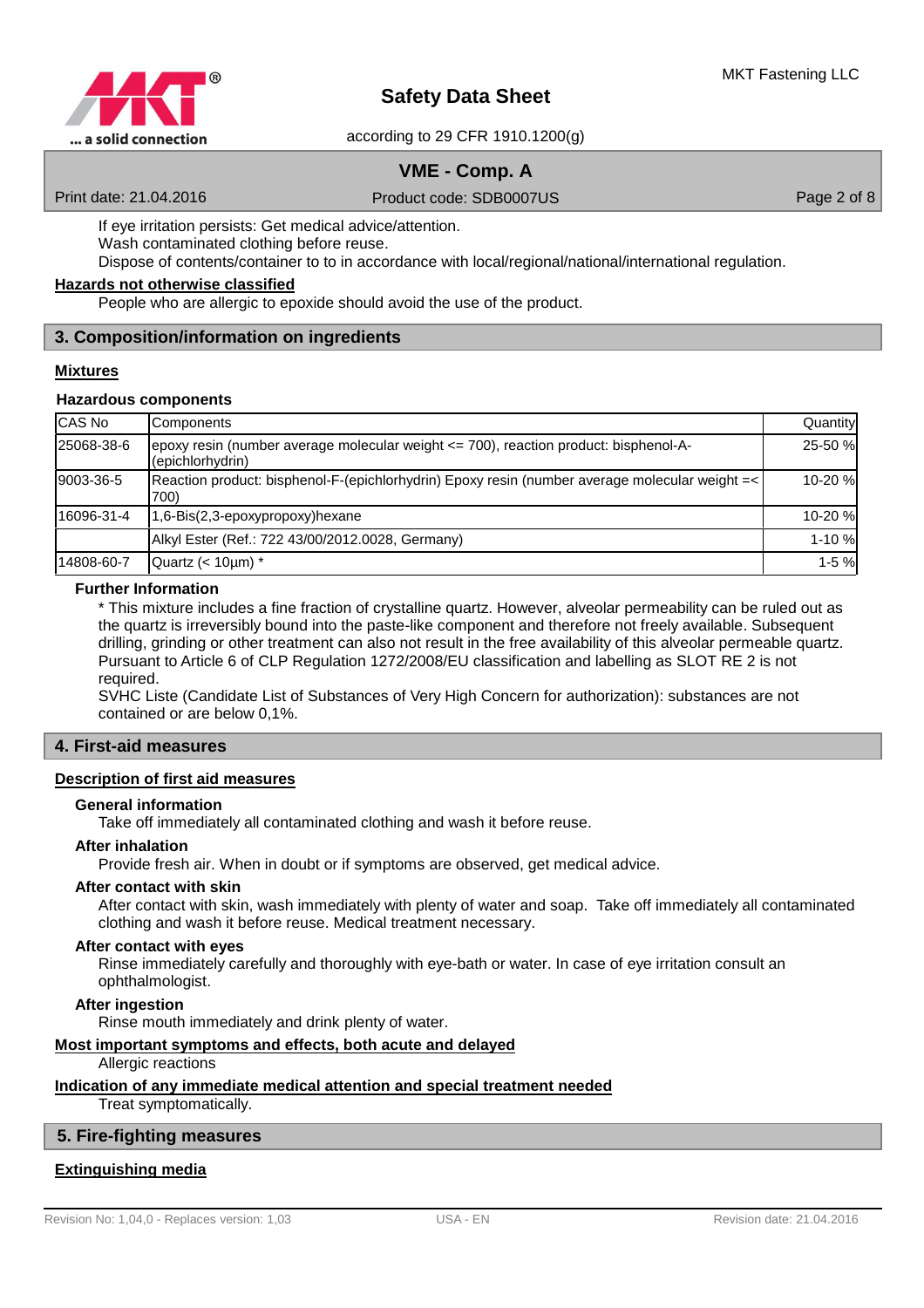

# **VME - Comp. A**

Print date: 21.04.2016 Product code: SDB0007US Product context and product code: SDB0007US Page 3 of 8

## **Suitable extinguishing media**

 Extinguishing powder Water spray jet

## **Unsuitable extinguishing media**

Full water jet

## **Specific hazards arising from the chemical**

Pyrolysis products, toxic Carbon monoxide.

#### **Special protective equipment and precautions for fire-fighters**

#### In case of fire and/or explosion do not breathe fumes.

Wear a self-contained breathing apparatus and chemical protective clothing.

#### **Additional information**

Suppress gases/vapors/mists with water spray jet. Collect contaminated fire extinguishing water separately. Do not allow entering drains or surface water.

#### **6. Accidental release measures**

#### **Personal precautions , protective equipment and emergency procedures**

Provide adequate ventilation. Do not breathe gas/fumes/vapour/spray. Avoid contact with skin, eyes and clothes. Use personal protection equipment.

### **Environmental precautions**

Do not allow to enter into surface water or drains.

#### **Methods and material for containment and cleaning up**

Take up mechanically. Treat the recovered material as prescribed in the section on waste disposal.

#### **Reference to other sections**

Safe handling: see section 7 Personal protection equipment: see section 8 Disposal: see section 13

## **7. Handling and storage**

#### **Precautions for safe handling**

#### **Advice on safe handling**

Use only outdoors or in a well-ventilated area. When using do not eat, drink or smoke. Wash hands before breaks and after work.

#### No special fire protection measures are necessary. **Advice on protection against fire and explosion**

#### **Conditions for safe storage, including any incompatibilities**

#### Keep container tightly closed. **Requirements for storage rooms and vessels**

Keep only in the original container in a cool, well-ventilated place.

## **Advice on storage compatibility**

Do not use for products which come into contact with the food stuffs.

#### **Further information on storage conditions**

storage temperature : 5-35°C (41-95 F)

#### **8. Exposure controls/personal protection**

#### **Control parameters**

Revision No: 1,04,0 - Replaces version: 1,03 USA - EN USA - EN Revision date: 21.04.2016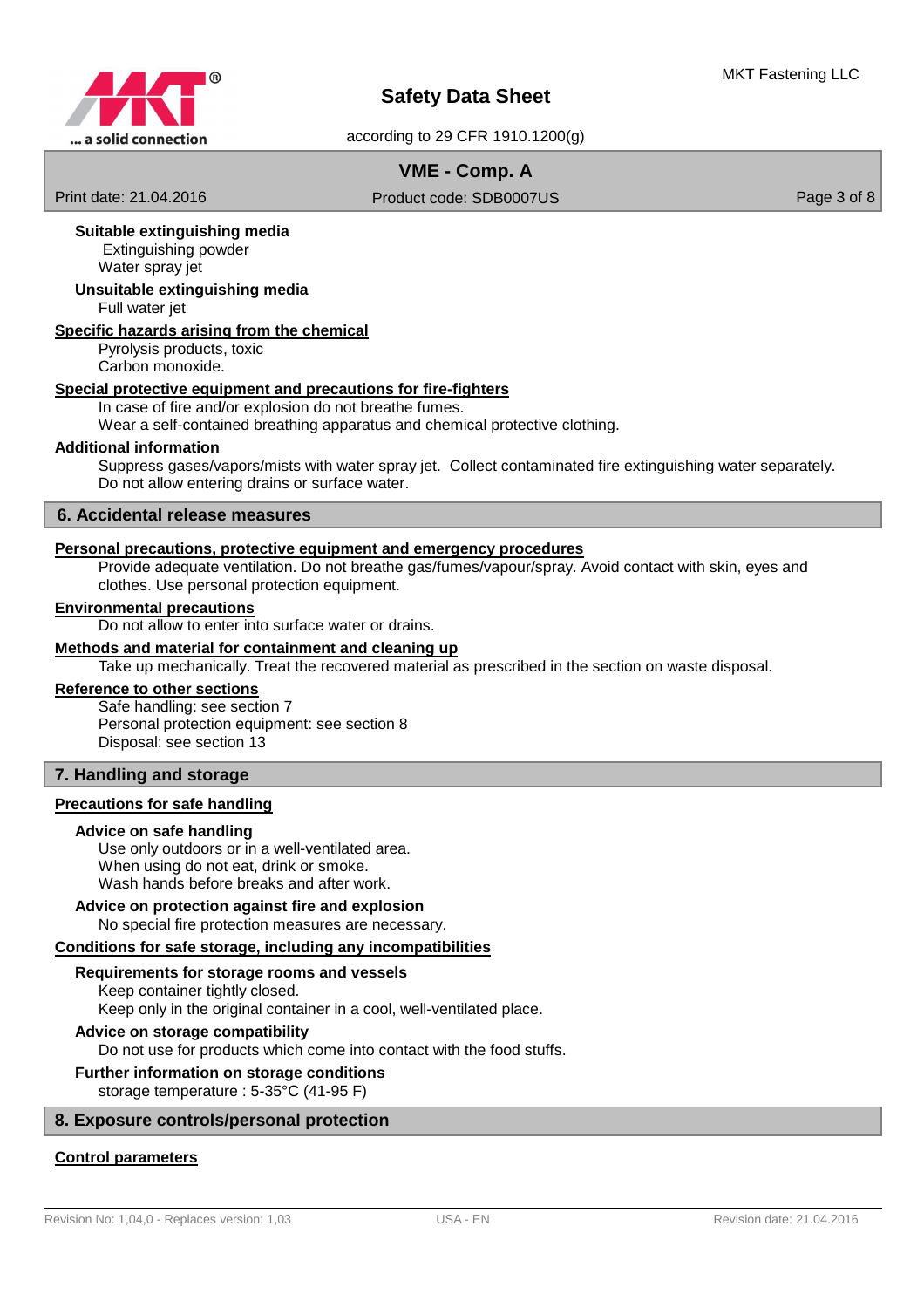

# **VME - Comp. A**

Print date: 21.04.2016 Product code: SDB0007US Product context and Product code: SDB0007US Page 4 of 8

## **Exposure limits**

| CAS No.    | Substance                                                   | ppm     | mq/m <sup>3</sup> | f/cc | Category  | Origin     |
|------------|-------------------------------------------------------------|---------|-------------------|------|-----------|------------|
| 14808-60-7 | Silica, crystalline (as respirable dust)                    |         | 0.05              |      | TWA (8 h) | REL        |
| 14808-60-7 | Silica, crystalline - alpha-quartz (respirable<br>fraction) |         | 0.025             |      | TWA (8 h) | <b>TLV</b> |
| 14808-60-7 | Silica, crystalline quartz, respirable dust                 | $(Z-3)$ | $(Z-3)$           |      | TWA (8 h) | PEL        |
| 14808-60-7 | Silica, crystalline quartz, total dust                      |         | $(Z-3)$           |      | TWA (8 h) | PEL        |

#### **Exposure controls**



#### **Protective and hygiene measures**

Remove contaminated, saturated clothing immediately. Draw up and observe skin protection program. Wash hands and face before breaks and after work and take a shower if necessary. When using do not eat or drink.

#### **Eye/face protection**

Wear eye/face protection.

#### **Hand protection**

When handling with chemical substances, protective gloves must be worn with the CE-label including the four control digits. The quality of the protective gloves resistant to chemicals must be chosen as a function of the specific working place concentration and quantity of hazardous substances. For special purposes, it is recommended to check the resistance to chemicals of the protective gloves mentioned above together with the supplier of these gloves.

Wearing time with occasional contact (splashes): 0,7mm NBR (Nitrile rubber) >480min (EN374) Wearing time with permanent contact 0,7mm NBR (Nitrile rubber) >480min (EN374)

#### **Skin protection**

Wear suitable protective clothing.

## **Respiratory protection**

In case of inadequate ventilation wear respiratory protection.

#### **9. Physical and chemical properties**

## **Information on basic physical and chemical properties**

| Physical state:                          | Paste       |                |                    |
|------------------------------------------|-------------|----------------|--------------------|
| Color:                                   | light beige |                |                    |
|                                          |             |                | <b>Test method</b> |
| pH-Value:                                |             | not determined |                    |
| Changes in the physical state            |             |                |                    |
| Melting point/freezing point:            |             | not determined |                    |
| Initial boiling point and boiling range: |             | not determined |                    |
| Flash point:                             |             | not applicable |                    |
| <b>Flammability</b>                      |             |                |                    |
| Solid:                                   |             | not determined |                    |
| Gas:                                     |             | not applicable |                    |
| Lower explosion limits:                  |             | not determined |                    |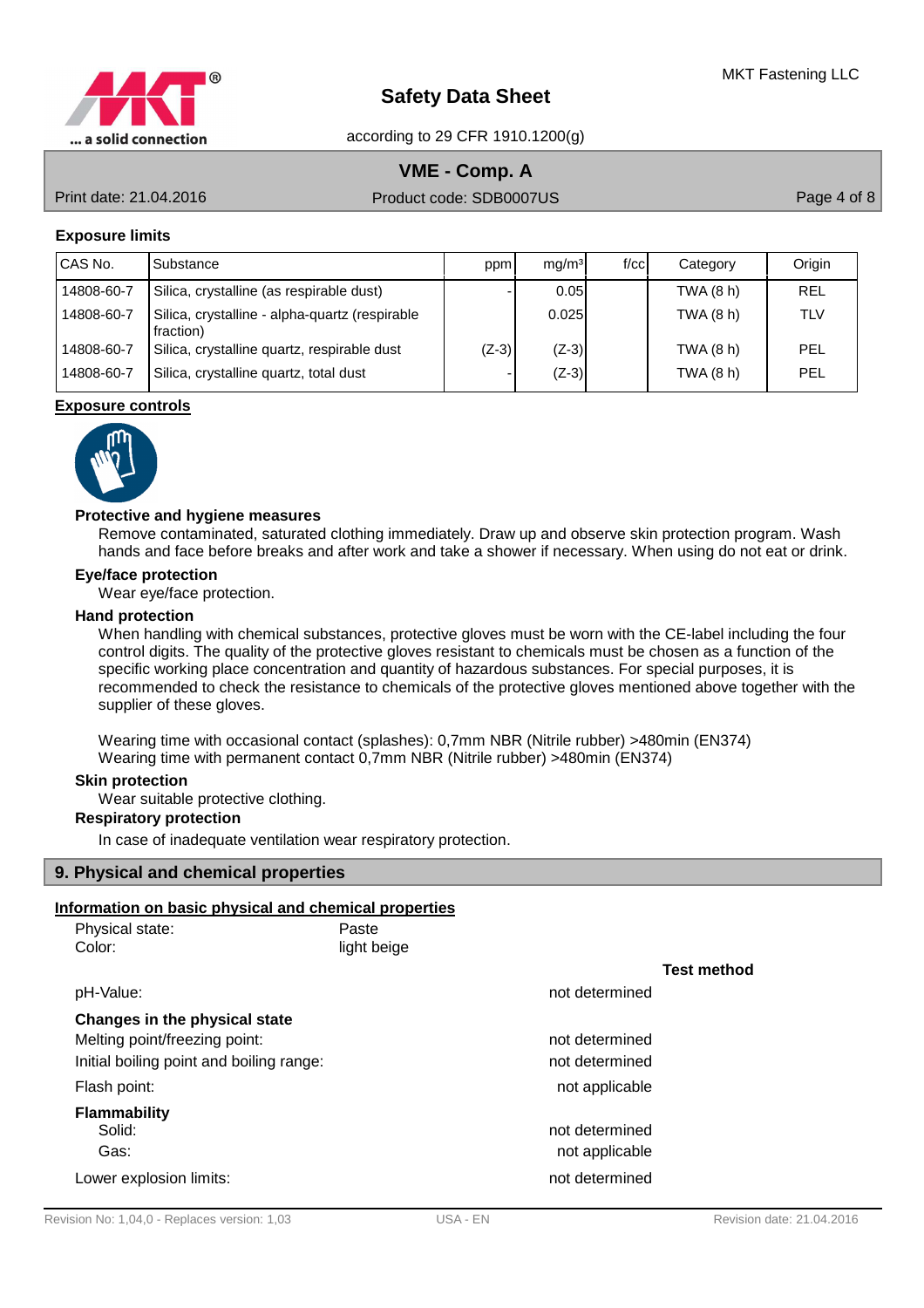

according to 29 CFR 1910.1200(g)

| VME - Comp. A                                                                    |                                                    |             |  |  |
|----------------------------------------------------------------------------------|----------------------------------------------------|-------------|--|--|
| Print date: 21.04.2016                                                           | Product code: SDB0007US                            | Page 5 of 8 |  |  |
| Upper explosion limits:                                                          | not determined                                     |             |  |  |
| <b>Auto-ignition temperature</b><br>Solid:<br>Gas:<br>Decomposition temperature: | not determined<br>not applicable<br>not determined |             |  |  |
| <b>Oxidizing properties</b><br>Not oxidizing.                                    |                                                    |             |  |  |
| Vapor pressure:                                                                  | not determined                                     |             |  |  |
| Density (at 20 °C):                                                              | $1,49$ g/cm <sup>3</sup>                           |             |  |  |
| Water solubility:                                                                | insoluble                                          |             |  |  |
| Solubility in other solvents<br>not determined                                   |                                                    |             |  |  |
| Partition coefficient:                                                           | not determined                                     |             |  |  |
| Vapour density:                                                                  | not determined                                     |             |  |  |
| Evaporation rate:                                                                | not determined                                     |             |  |  |
| <b>Other information</b>                                                         |                                                    |             |  |  |
| Solid content:                                                                   | not determined                                     |             |  |  |

# **10. Stability and reactivity**

## **Reactivity**

No hazardous reaction when handled and stored according to provisions.

## **Chemical stability**

The product is stable under storage at normal ambient temperatures.

## **Possibility of hazardous reactions**

Violent reaction with: Oxidizing agent Violent reaction with: Alkali (lye) , Etchant and acids

## **Conditions to avoid**

none

#### **Incompatible materials**

No information available.

## **Hazardous decomposition products**

No known hazardous decomposition products.

## **11. Toxicological information**

## **Information on toxicological effects**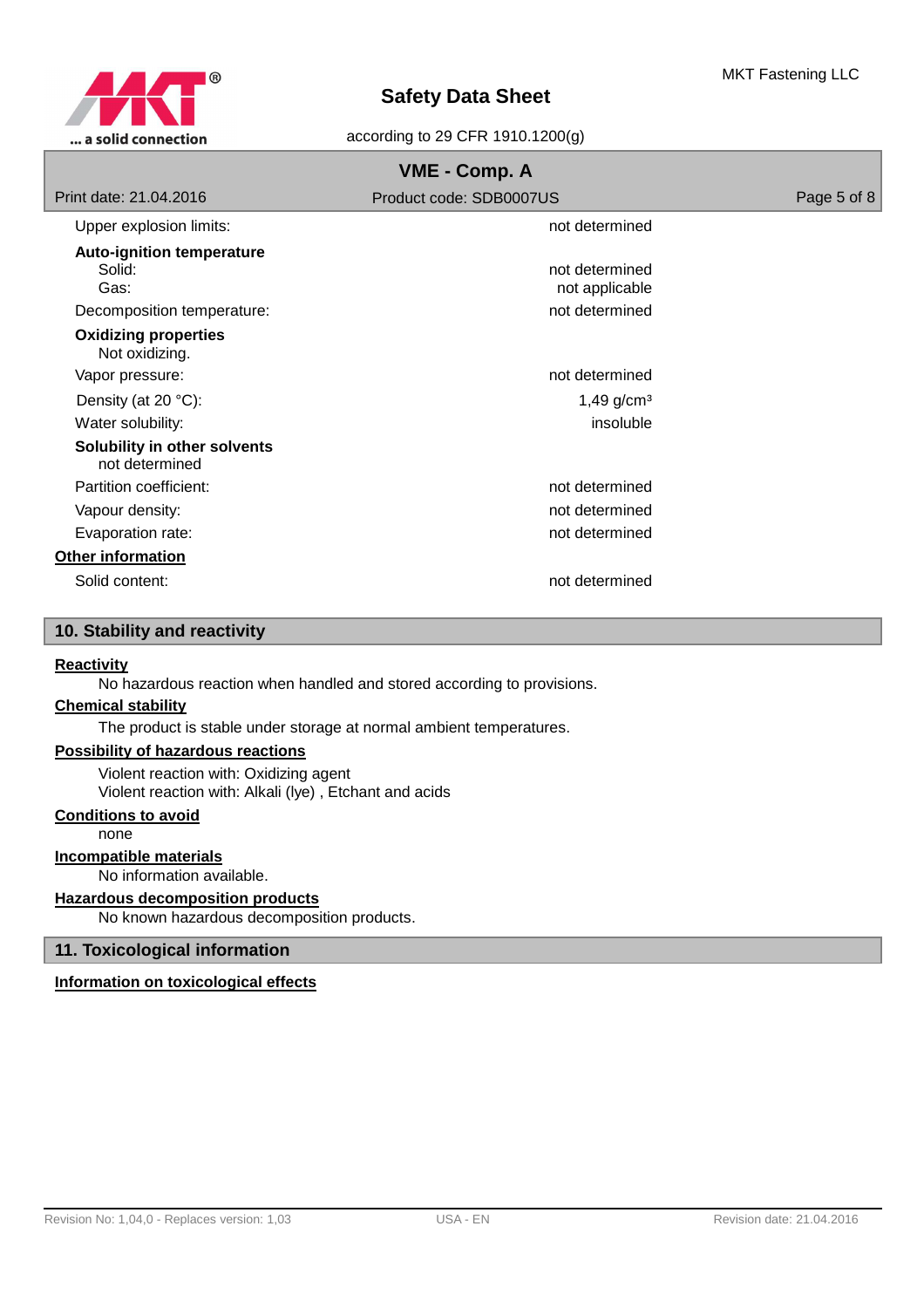

according to 29 CFR 1910.1200(g)

# **VME - Comp. A**

Print date: 21.04.2016 Product code: SDB0007US Product content of Product code: SDB0007US Page 6 of 8

## **Acute toxicity**

| <b>CAS No</b> | <b>Components</b>                                                                                    |      |                     |                |        |
|---------------|------------------------------------------------------------------------------------------------------|------|---------------------|----------------|--------|
|               | Exposure route                                                                                       | Dose |                     | <b>Species</b> | Source |
| 25068-38-6    | epoxy resin (number average molecular weight <= 700), reaction product: bisphenol-A-(epichlorhydrin) |      |                     |                |        |
|               | oral                                                                                                 | LD50 | 11400 mg/kg         | Rat            |        |
| 9003-36-5     | Reaction product: bisphenol-F-(epichlorhydrin) Epoxy resin (number average molecular weight =< 700)  |      |                     |                |        |
|               | oral                                                                                                 | LD50 | $>$ 2000 mg/kg Rat  |                |        |
|               | dermal                                                                                               | LD50 | > 2000 mg/kg Rabbit |                |        |
| 16096-31-4    | 1,6-Bis(2,3-epoxypropoxy)hexane                                                                      |      |                     |                |        |
|               | oral                                                                                                 | LD50 | 2900 mg/kg          | Rat            |        |
|               | dermal                                                                                               | .D50 | > 2000 mg/kg Rat    |                |        |
|               | Alkyl Ester (Ref.: 722 43/00/2012.0028, Germany)                                                     |      |                     |                |        |
|               | oral                                                                                                 | LD50 | 20700 mg/kg         | Mouse          |        |
|               | ldermal                                                                                              | LD50 | 2000 mg/kg          | Rabbit         |        |

## **Additional information on tests**

This mixture is classified as hazardous according to regulation (EC) No. 1272/2008 [CLP].

## **12. Ecological information**

#### **Ecotoxicity**

The product is not: Ecotoxic.

## **Persistence and degradability**

The product has not been tested.

## **Bioaccumulative potential**

The product has not been tested.

## **Mobility in soil**

The product has not been tested.

## **Other adverse effects**

No information available.

#### **Further information**

Do not allow to enter into surface water or drains. Do not allow to enter into soil/subsoil.

## **13. Disposal considerations**

#### **Waste treatment methods**

#### **Advice on disposal**

Do not allow to enter into surface water or drains. Do not allow to enter into soil/subsoil. Dispose of waste according to applicable legislation.

## **Contaminated packaging**

Non-contaminated packages may be recycled. Handle contaminated packages in the same way as the substance itself.

## **14. Transport information**

**US DOT 49 CFR 172.101**

| <b>US DOT 49 CFR 172.101</b> |                                                     |
|------------------------------|-----------------------------------------------------|
| UN/ID number:                | UN 3077                                             |
| Proper shipping name:        | Environmentally hazardous substances, solid, n.o.s. |
| Transport hazard class(es):  |                                                     |
|                              |                                                     |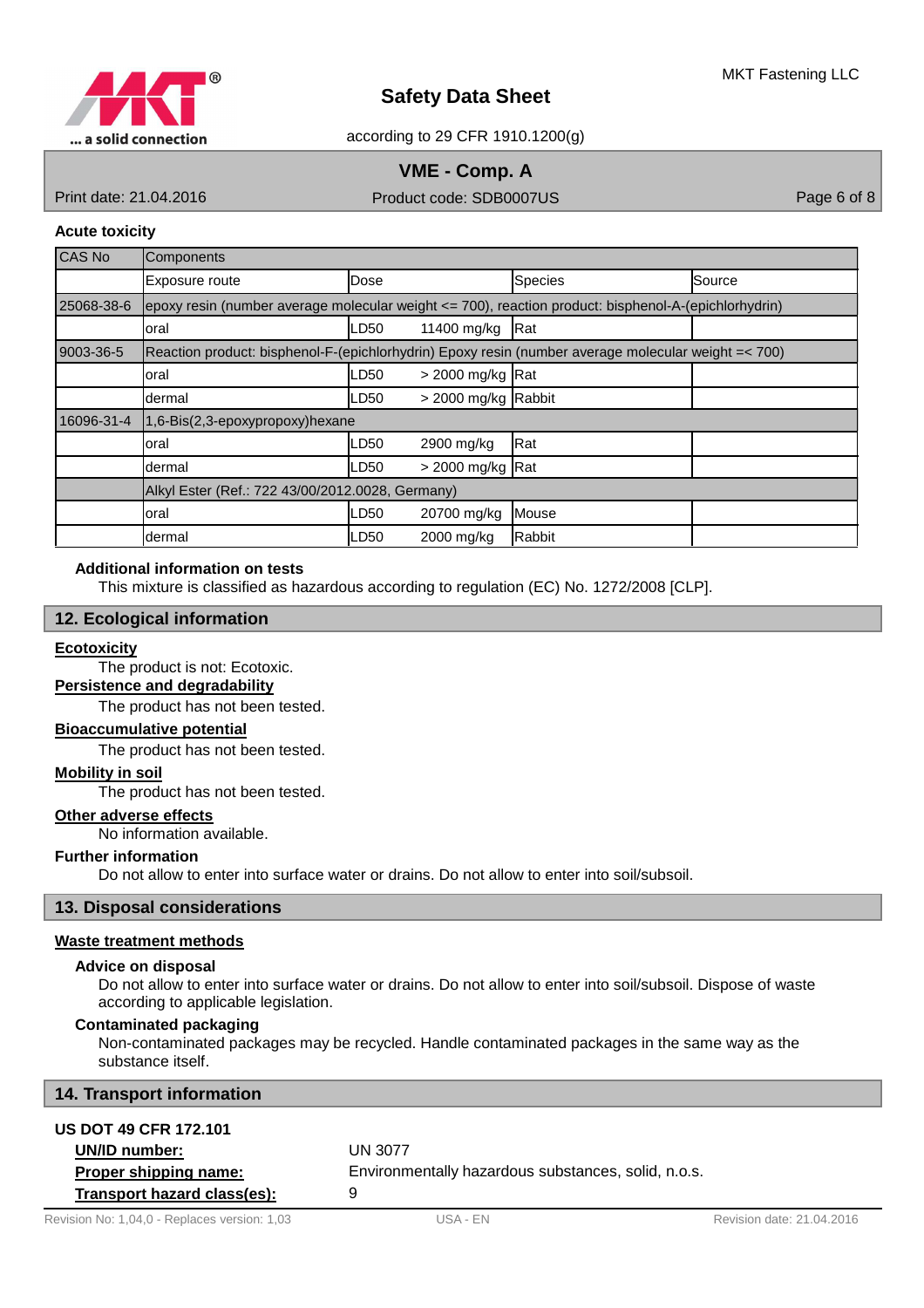

| VME - Comp. A                                                                                                                                                                                        |                                                                                                         |             |  |  |  |
|------------------------------------------------------------------------------------------------------------------------------------------------------------------------------------------------------|---------------------------------------------------------------------------------------------------------|-------------|--|--|--|
| Print date: 21.04.2016                                                                                                                                                                               | Product code: SDB0007US                                                                                 | Page 7 of 8 |  |  |  |
| Packing group:                                                                                                                                                                                       | Ш                                                                                                       |             |  |  |  |
| Hazard label:                                                                                                                                                                                        | 9                                                                                                       |             |  |  |  |
| <b>Marine transport (IMDG)</b>                                                                                                                                                                       |                                                                                                         |             |  |  |  |
| <b>UN number:</b>                                                                                                                                                                                    | <b>UN 3077</b>                                                                                          |             |  |  |  |
| UN proper shipping name:                                                                                                                                                                             | ENVIRONMENTALLY HAZARDOUS SUBSTANCE, SOLID, N.O.S.                                                      |             |  |  |  |
| <b>Transport hazard class(es):</b>                                                                                                                                                                   | 9                                                                                                       |             |  |  |  |
| Packing group:                                                                                                                                                                                       | III                                                                                                     |             |  |  |  |
| Hazard label:                                                                                                                                                                                        | 9                                                                                                       |             |  |  |  |
|                                                                                                                                                                                                      |                                                                                                         |             |  |  |  |
| Limited quantity:<br>Excepted quantity:<br>EmS:                                                                                                                                                      | 5 kg<br>E <sub>1</sub><br>F-A, S-F                                                                      |             |  |  |  |
| Air transport (ICAO)                                                                                                                                                                                 |                                                                                                         |             |  |  |  |
| <b>UN number:</b>                                                                                                                                                                                    | <b>UN 3077</b>                                                                                          |             |  |  |  |
| UN proper shipping name:                                                                                                                                                                             | ENVIRONMENTALLY HAZARDOUS SUBSTANCE, SOLID, N.O.S.                                                      |             |  |  |  |
| Transport hazard class(es):                                                                                                                                                                          | 9                                                                                                       |             |  |  |  |
| Packing group:                                                                                                                                                                                       | $\mathbf{III}$                                                                                          |             |  |  |  |
| Hazard label:                                                                                                                                                                                        | 9                                                                                                       |             |  |  |  |
|                                                                                                                                                                                                      |                                                                                                         |             |  |  |  |
| Limited quantity Passenger:<br>Passenger LQ:<br>Excepted quantity:                                                                                                                                   | 30 kg G<br>Y956<br>E <sub>1</sub>                                                                       |             |  |  |  |
| IATA-packing instructions - Passenger:                                                                                                                                                               | 956                                                                                                     |             |  |  |  |
| IATA-max. quantity - Passenger:<br>IATA-packing instructions - Cargo:                                                                                                                                | 400 kg<br>956                                                                                           |             |  |  |  |
| IATA-max. quantity - Cargo:                                                                                                                                                                          | 400 kg                                                                                                  |             |  |  |  |
| <b>Environmental hazards</b>                                                                                                                                                                         |                                                                                                         |             |  |  |  |
| ENVIRONMENTALLY HAZARDOUS: no                                                                                                                                                                        |                                                                                                         |             |  |  |  |
| <b>Special precautions for user</b>                                                                                                                                                                  |                                                                                                         |             |  |  |  |
| No information available.                                                                                                                                                                            |                                                                                                         |             |  |  |  |
| Transport in bulk according to Annex II of MARPOL 73/78 and the IBC Code<br>not applicable                                                                                                           |                                                                                                         |             |  |  |  |
| 15. Regulatory information                                                                                                                                                                           |                                                                                                         |             |  |  |  |
| <b>U.S. Regulations</b>                                                                                                                                                                              |                                                                                                         |             |  |  |  |
| <b>National Inventory TSCA</b><br><b>National regulatory information</b>                                                                                                                             | All chemical substances in this material are included on or exempted from listing on the TSCA Inventory |             |  |  |  |
| SARA Section 311/312 Hazards:                                                                                                                                                                        |                                                                                                         |             |  |  |  |
|                                                                                                                                                                                                      | epoxy resin (number average molecular weight <= 700), reaction product: bisphenol-A-(epichlorhydrin)    |             |  |  |  |
| (25068-38-6): Immediate (acute) health hazard<br>Reaction product: bisphenol-F-(epichlorhydrin) Epoxy resin (number average molecular weight =< 700)<br>(9003-36-5): Immediate (acute) health hazard |                                                                                                         |             |  |  |  |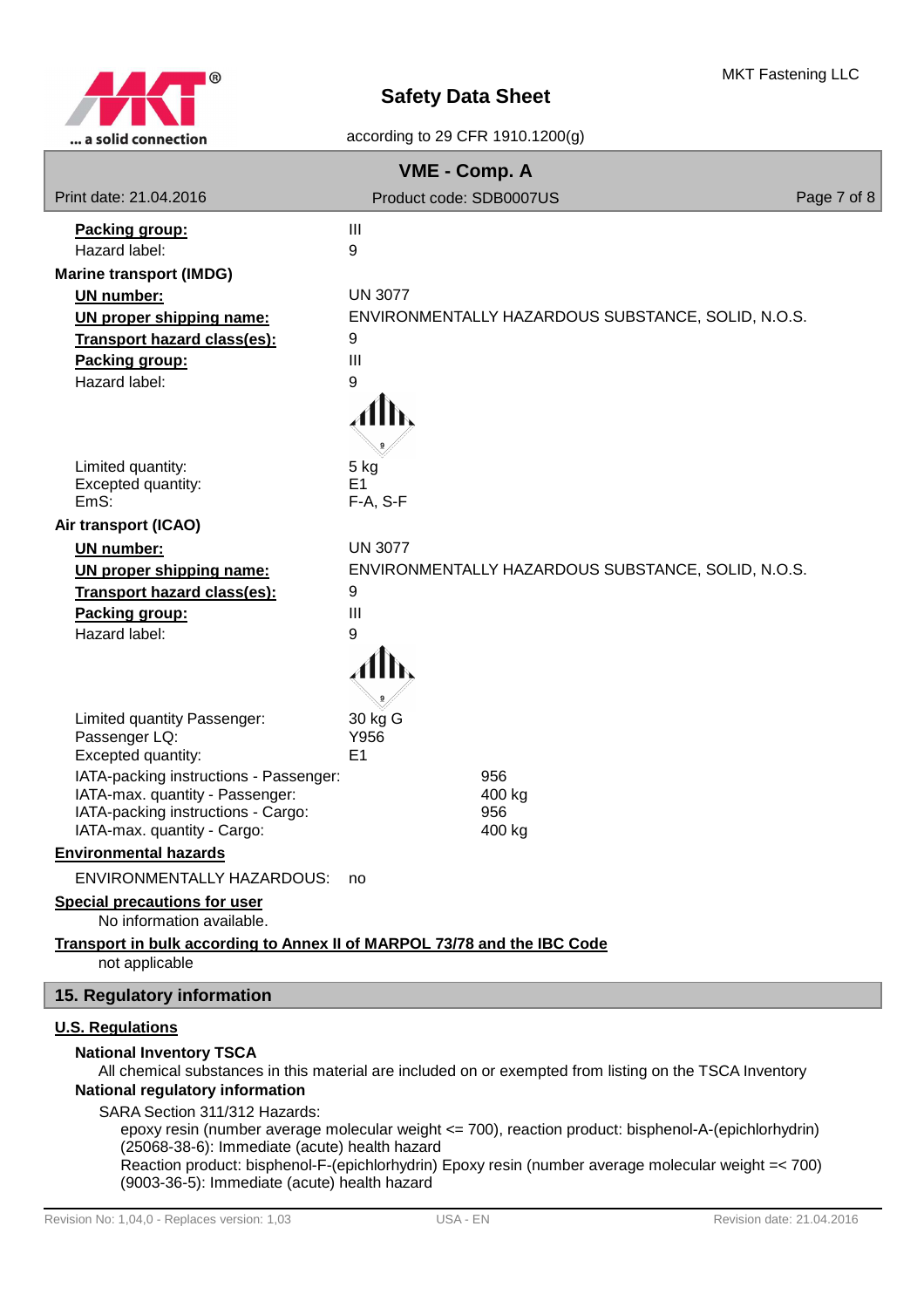

according to 29 CFR 1910.1200(g)

# **VME - Comp. A**

Print date: 21.04.2016 Product code: SDB0007US Product context and product code: SDB0007US Page 8 of 8

1,6-Bis(2,3-epoxypropoxy)hexane (16096-31-4): Immediate (acute) health hazard Alkyl Ester (Ref.: 722 43/00/2012.0028, Germany) (-): Immediate (acute) health hazard Quartz (< 10µm) \* (14808-60-7): Delayed (chronic) health hazard

### **State Regulations**

## **Safe Drinking Water and Toxic Enforcement Act of 1986 (Proposition 65, State of California)**

This product contains no chemicals known to the State of California to cause cancer, birth defects or other reproductive harm.

## **16. Other information**

|  |  | Hazardous Materials Information Label (HMIS) |  |  |  |
|--|--|----------------------------------------------|--|--|--|
|--|--|----------------------------------------------|--|--|--|

| Health:              | 2          |
|----------------------|------------|
| Flammability:        | 1          |
| Physical Hazard:     | 1          |
| Personal Protection: | X          |
| NFPA Hazard Ratings  |            |
| Health:              | 2          |
| Flammability:        | 1          |
| Reactivity:          | 1          |
| Unique Hazard:       |            |
| Revision date:       | 21.04.2016 |
| Revision No:         | 1,04,0     |
|                      |            |



## **Abbreviations and acronyms**

ADR: Accord européen sur le transport des marchandises dangereuses par Route (European Agreement concerning the International Carriage of Dangerous Goods by Road) IMDG: International Maritime Code for Dangerous Goods IATA: International Air Transport Association GHS: Globally Harmonized System of Classification and Labelling of Chemicals EINECS: European Inventory of Existing Commercial Chemical Substances ELINCS: European List of Notified Chemical Substances CAS: Chemical Abstracts Service LC50: Lethal concentration, 50% LD50: Lethal dose, 50%

### **Other data**

The above information describes exclusively the safety requirements of the product and is based on our present-day knowledge. The information is intended to give you advice about the safe handling of the product named in this safety data sheet, for storage, processing, transport and disposal. The information cannot be transferred to other products. In the case of mixing the product with other products or in the case of processing, the information on this safety data sheet is not necessarily valid for the new made-up material.

(The data for the hazardous ingredients were taken respectively from the last version of the sub-contractor's safety data sheet.)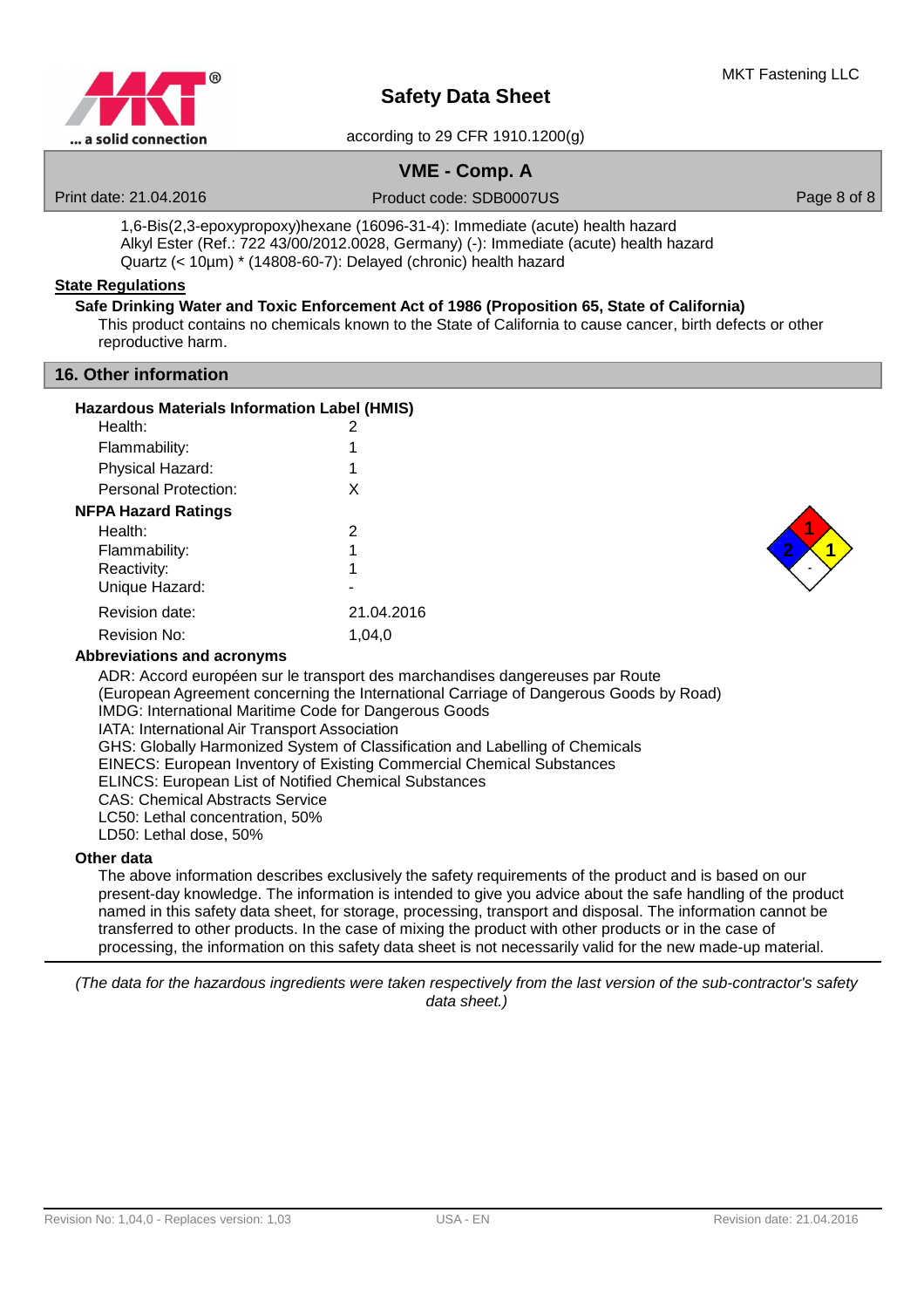

## **VME - Comp. B**

Print date: 21.04.2016 Product code: SDB0008US Product content of 10

# **1. Identification**

#### VME - Comp. B **Product identifier**

# **Recommended use of the chemical and restrictions on use**

## **Use of the substance/mixture**

compound mortar B-component (hardener)

## **Uses advised against**

no restriction

## **Details of the supplier of the safety data sheet**

| Company nam |
|-------------|
| Street:     |
| Place:      |
| Telephone:  |
| Internet:   |
|             |

e: MKT Fastening LLC 1 Gunnebo Drive USA Lonoke, AR 72086 Telephone: +1(501) 676-2222 Telefax:+1(501) 676-2524 www.mktfastening.com **Emergency phone number:** US Chemtrec: +1 800 424-9300 (24h)

## **2. Hazard(s) identification**

## **Classification of the chemical**

## **29 CFR Part 1910.1200**

Hazard categories: Acute toxicity: Acute Tox. 4 Acute toxicity: Acute Tox. 4 Acute toxicity: Acute Tox. 3 Skin corrosion/irritation: Skin Corr. 1B Serious eye damage/eye irritation: Eye Dam. 1 Respiratory or skin sensitization: Skin Sens. 1 Germ cell mutagenicity: Muta. 2 Reproductive toxicity: Repr. 2 Specific target organ toxicity repeated or prolonged exposure: STOT RE 2 Hazard Statements: Harmful if swallowed or in contact with skin Causes severe skin burns and eye damage May cause an allergic skin reaction Suspected of causing genetic defects Harmful to aquatic life with long lasting effects

## **Label elements**

## **29 CFR Part 1910.1200**

**Signal word:** Danger

#### **Pictograms:**



### **Hazard statements**

Harmful if swallowed or in contact with skin Causes severe skin burns and eye damage May cause an allergic skin reaction Suspected of causing genetic defects Harmful to aquatic life with long lasting effects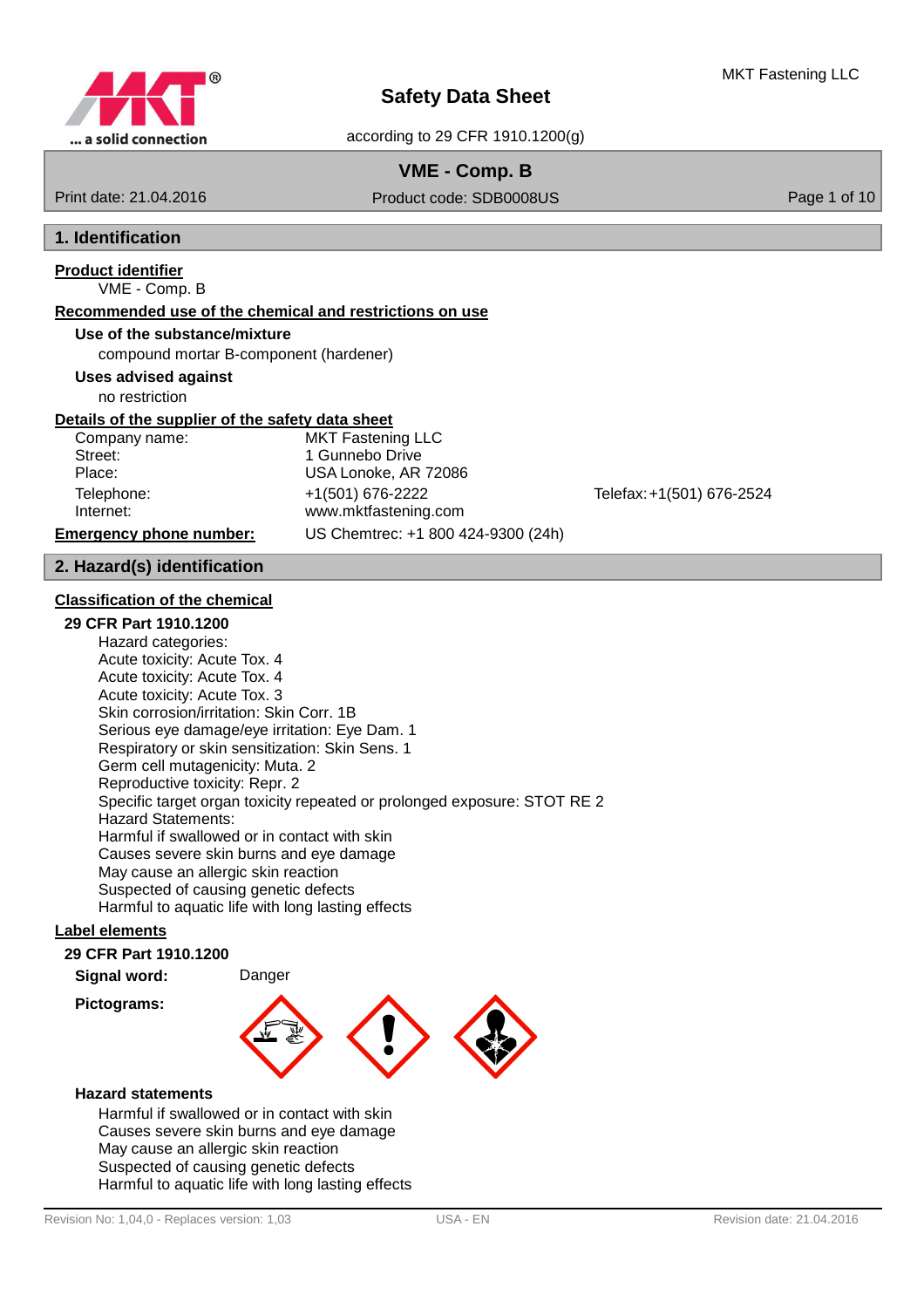

# **VME - Comp. B**

Print date: 21.04.2016 Product code: SDB0008US Product code: SDB0008US Page 2 of 10

### **Precautionary statements**

Obtain special instructions before use. Avoid release to the environment. Wear protective gloves/protective clothing/eye protection/face protection. If swallowed: Rinse mouth. Do NOT induce vomiting. If on skin (or hair): Take off immediately all contaminated clothing. Rinse skin with water/shower. If in eyes: Rinse cautiously with water for several minutes. Remove contact lenses, if present and easy to do. Continue rinsing. Immediately call a poison center/doctor. Store locked up. Dispose of contents/container to to in accordance with local/regional/national/international regulation.

## **Hazards not otherwise classified**

This substance meets the PBT criteria of REACH, annex XIII. Contains Amines.May produce an allergic reaction.

## **3. Composition/information on ingredients**

#### **Mixtures**

#### **Hazardous components**

| CAS No         | Components                                                                                            | Quantity  |
|----------------|-------------------------------------------------------------------------------------------------------|-----------|
| 2855-13-2      | 3-aminomethyl-3,5,5-trimethylcyclohexylamine                                                          | 20-35 %   |
| 57214-10-5     | Formaldehyde, oligomeric reaction products with phenol and m-phenylenebis(methylamine)                | 10-25 %   |
| 100-51-6       | benzyl alcohol                                                                                        | 1-20 %    |
| 77138-45-5     | Formaldehyde, oligomeric reaction products with 4,4'-isopropylidenediphenol and<br>diethylenetriamine | 1-20 %    |
| 1477-55-0      | m-Phenylenebis(methylamine)                                                                           | 1-20 %    |
| 90-72-2        | 2,4,6-tris(dimethylaminomethyl)phenol                                                                 | $1 - 10%$ |
| 108-95-2       | phenol                                                                                                | 1-10%     |
| $111 - 40 - 0$ | 2,2'-iminodiethylamine, diethylenetriamine                                                            | 1-10%     |
| 80-05-7        | bisphenol A; 4,4'-isopropylidenediphenol                                                              | $1-5%$    |
| 71074-89-0     | Bis[(dimethylamino)methyl]phenol                                                                      | $1 - 5%$  |

#### **Further Information**

SVHC Liste (Candidate List of Substances of Very High Concern for authorization): substances are not contained or are below 0,1%.

#### **4. First-aid measures**

## **Description of first aid measures**

## **General information**

Change contaminated, saturated clothing.

## **After inhalation**

Provide fresh air. When in doubt or if symptoms are observed, get medical advice.

#### **After contact with skin**

After contact with skin, wash immediately with polyethylene glycol, followed by plenty of water. Take off immediately all contaminated clothing and wash it before reuse. Medical treatment necessary.

### **After contact with eyes**

After contact with the eyes, rinse with water with the eyelids open for a sufficient length of time, then consult an ophthalmologist immediately.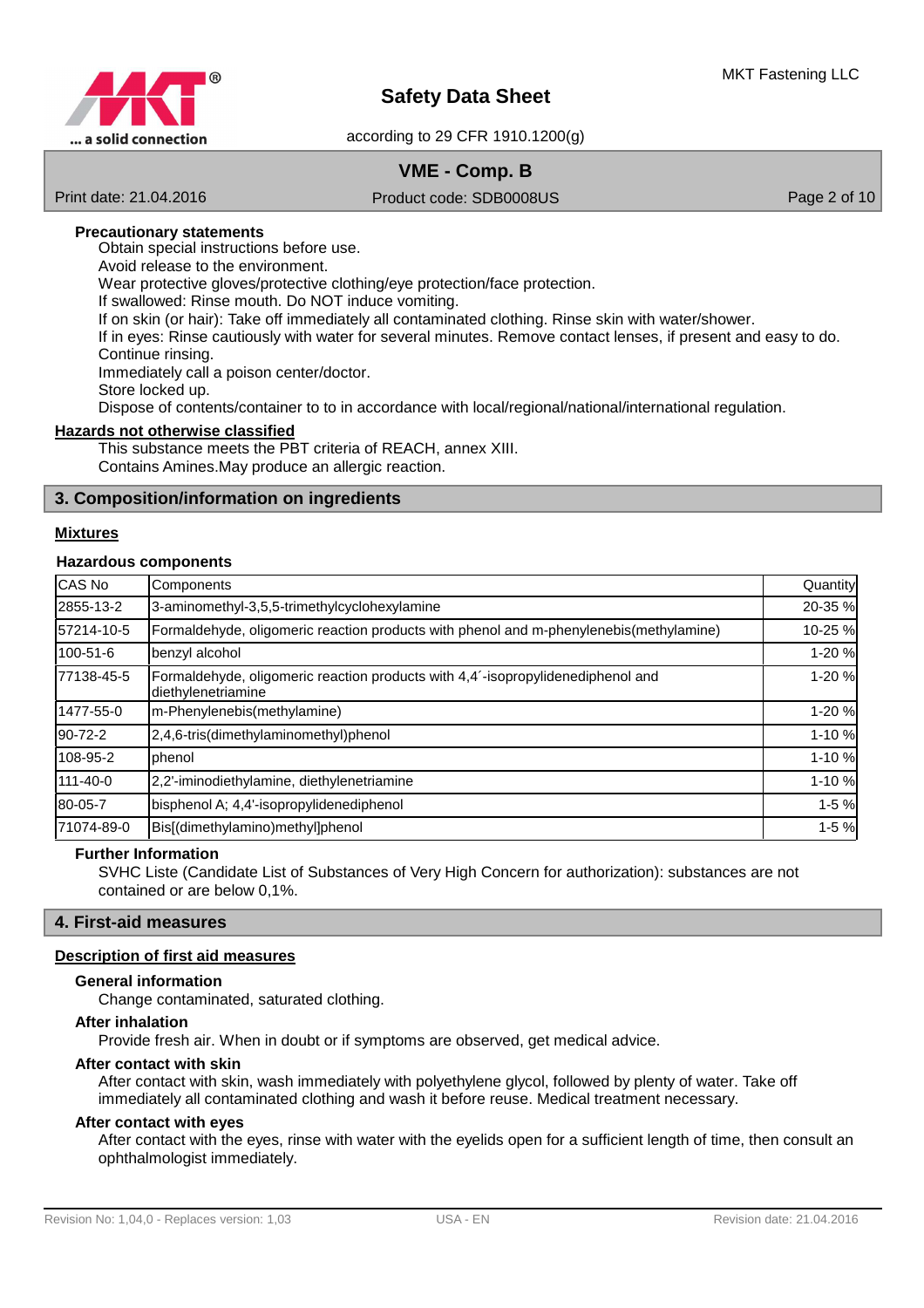

## **VME - Comp. B**

Print date: 21.04.2016 Product code: SDB0008US Product code: SDB0008US Page 3 of 10

## **After ingestion**

Rinse mouth immediately and drink plenty of water.

## **Most important symptoms and effects , both acute and delayed**

Allergic reactions

#### **Indication of any immediate medical attention and special treatment needed**

Treat symptomatically.

#### **5. Fire-fighting measures**

#### **Extinguishing media**

#### **Suitable extinguishing media**

Co-ordinate fire-fighting measures to the fire surroundings. Extinguishing powder Water spray jet

**Unsuitable extinguishing media**

Full water jet

### **Specific hazards arising from the chemical**

Pyrolysis products, toxic Carbon monoxide.

#### **Special protective equipment and precautions for fire - fighters**

In case of fire and/or explosion do not breathe fumes.

Wear a self-contained breathing apparatus and chemical protective clothing.

#### **Additional information**

Suppress gases/vapors/mists with water spray jet. Collect contaminated fire extinguishing water separately. Do not allow entering drains or surface water.

### **6. Accidental release measures**

### **Personal precautions , protective equipment and emergency procedures**

Provide adequate ventilation.

Use personal protection equipment.

Special danger of slipping by leaking/spilling product.

## **Environmental precautions**

Do not allow to enter into surface water or drains. In case of gas escape or of entry into waterways, soil or drains, inform the responsible authorities.

#### **Methods and material for containment and cleaning up**

Take up mechanically.

Absorb with liquid-binding material (e.g. sand, diatomaceous earth, acid- or universal binding agents). Treat the recovered material as prescribed in the section on waste disposal.

## **Reference to other sections**

Safe handling: see section 7 Personal protection equipment: see section 8 Disposal: see section 13

## **7. Handling and storage**

#### **Precautions for safe handling**

#### **Advice on safe handling**

Use only outdoors or in a well-ventilated area. When using do not eat, drink or smoke. Use protective skin cream before handling the product.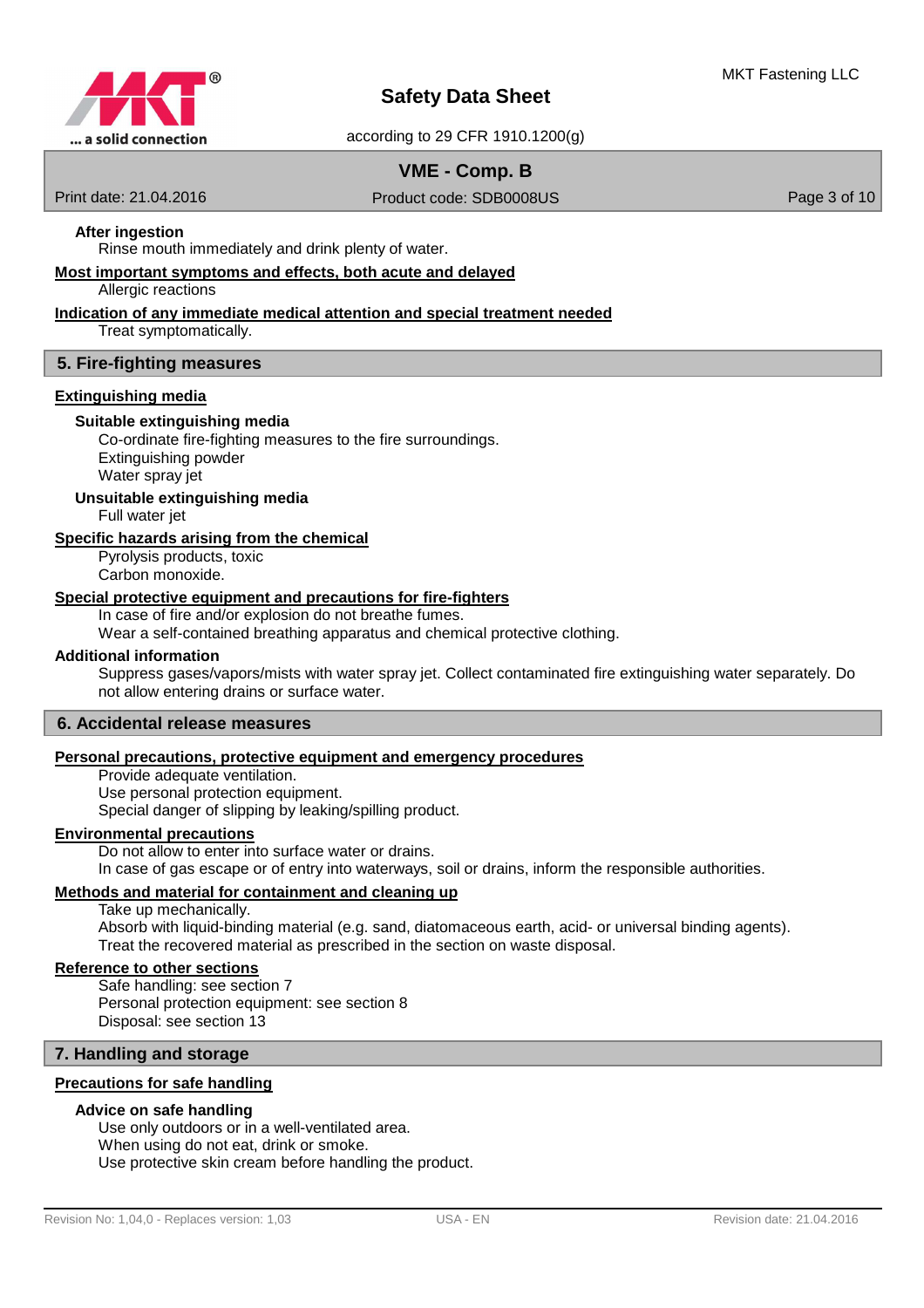

according to 29 CFR 1910.1200(g)

# **VME - Comp. B**

Print date: 21.04.2016 Product code: SDB0008US Product code: SDB0008US Page 4 of 10

No special fire protection measures are necessary. **Advice on protection against fire and explosion**

## Conditions for safe storage, including any incompatibilities

## Keep container tightly closed. **Requirements for storage rooms and vessels**

Keep/Store only in original container.

#### **Advice on storage compatibility**

Do not use for products which come into contact with the food stuffs. Store in a well-ventilated place. Keep cool.

#### **Further information on storage conditions**

Keep container tightly closed in a cool place. storage temperature 5-35°C

## **8. Exposure controls/personal protection**

#### **Control parameters**

#### **Exposure limits**

| CAS No.        | Substance           | ppm    | mg/m <sup>3</sup> | f/cc | Category    | Origin     |
|----------------|---------------------|--------|-------------------|------|-------------|------------|
| $111 - 40 - 0$ | Diethylene triamine |        |                   |      | TWA $(8 h)$ | <b>TLV</b> |
| $111 - 40 - 0$ | Diethylenetriamine  |        | 4                 |      | TWA $(8 h)$ | <b>REL</b> |
| 108-95-2       | Phenol              | 5      | 19                |      | TWA $(8 h)$ | PEL        |
|                |                     | 5      | 19                |      | TWA $(8 h)$ | <b>REL</b> |
|                |                     | 5      |                   |      | TWA $(8 h)$ | <b>TLV</b> |
|                |                     | C 15.6 | C <sub>60</sub>   |      | Ceiling     | <b>REL</b> |

## **Biological Exposure Indices (BEI-ACGIH)**

| CAS No.  | Substance     | <b>I</b> Determinant                    | Value          | Test material | Sampling time       |
|----------|---------------|-----------------------------------------|----------------|---------------|---------------------|
| 108-95-2 | <b>PHENOL</b> | Phenol (with hydrolysis,<br>creatinine) | 250 mg/g urine |               | <b>End of shift</b> |

#### **Exposure controls**



#### **Protective and hygiene measures**

Remove contaminated, saturated clothing immediately. Draw up and observe skin protection program. Wash hands and face before breaks and after work and take a shower if necessary. When using do not eat or drink.

#### **Eye/face protection**

Suitable eye protection:Wear eye/face protection.

#### **Hand protection**

When handling with chemical substances, protective gloves must be worn with the CE-label including the four control digits. The quality of the protective gloves resistant to chemicals must be chosen as a function of the specific working place concentration and quantity of hazardous substances. For special purposes, it is recommended to check the resistance to chemicals of the protective gloves mentioned above together with the supplier of these gloves.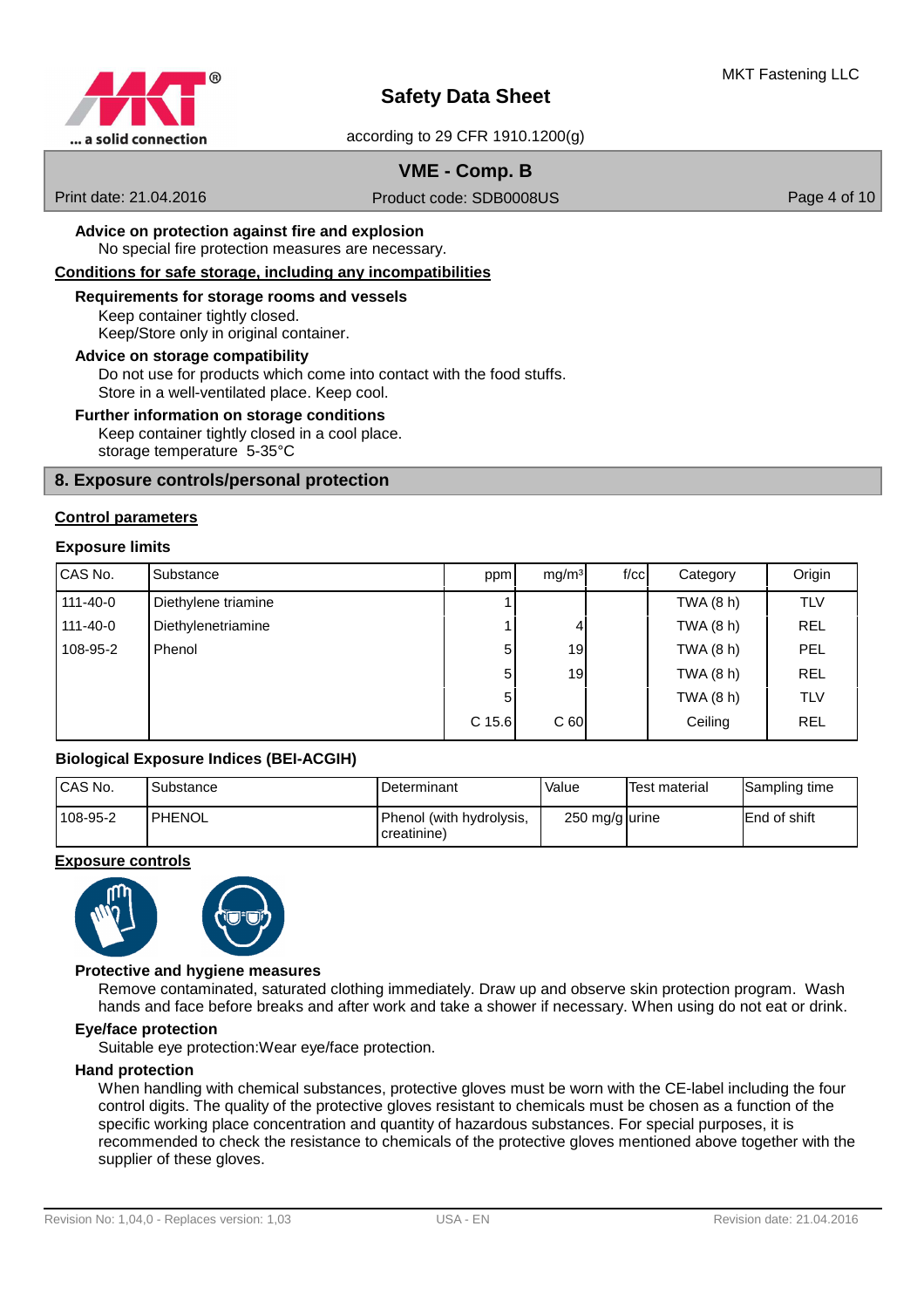

# **VME - Comp. B**

Print date: 21.04.2016 **Product code: SDB0008US** Product community Page 5 of 10

Wearing time with occasional contact (splashes): 0,7mm NBR (Nitrile rubber) >480min (EN374) Wearing time with permanent contact 0,7mm NBR (Nitrile rubber) >480min (EN374)

## **Skin protection**

Wear suitable protective clothing.

## **Respiratory protection**

In case of inadequate ventilation wear respiratory protection.

## **9. Physical and chemical properties**

# **Information on basic physical and chemical properties**

| Physical state:                                | Paste                    |                    |
|------------------------------------------------|--------------------------|--------------------|
| Color:                                         | black / red              |                    |
| Odor:                                          | characteristic           |                    |
|                                                |                          | <b>Test method</b> |
| pH-Value:                                      | not applicable           |                    |
| Changes in the physical state                  |                          |                    |
| Melting point/freezing point:                  | not determined           |                    |
| Initial boiling point and boiling range:       | not determined           |                    |
| Flash point:                                   | not applicable           |                    |
| <b>Flammability</b>                            |                          |                    |
| Solid:                                         | not determined           |                    |
| Gas:                                           | not applicable           |                    |
| Lower explosion limits:                        | not determined           |                    |
| Upper explosion limits:                        | not determined           |                    |
| <b>Auto-ignition temperature</b>               |                          |                    |
| Solid:                                         | not determined           |                    |
| Gas:                                           | not applicable           |                    |
| Decomposition temperature:                     | not determined           |                    |
| <b>Oxidizing properties</b><br>Not oxidizing.  |                          |                    |
| Vapor pressure:                                | not determined           |                    |
| Density (at 20 °C):                            | $1,07$ g/cm <sup>3</sup> |                    |
| Water solubility:                              | insoluble                |                    |
| Solubility in other solvents<br>not determined |                          |                    |
| Partition coefficient:                         | not determined           |                    |
| Vapour density:                                | not determined           |                    |
| Evaporation rate:                              | not determined           |                    |
| Other information                              |                          |                    |
| Solid content:                                 | not determined           |                    |
|                                                |                          |                    |

## **10. Stability and reactivity**

#### **Reactivity**

see section 10.3 **Chemical stability**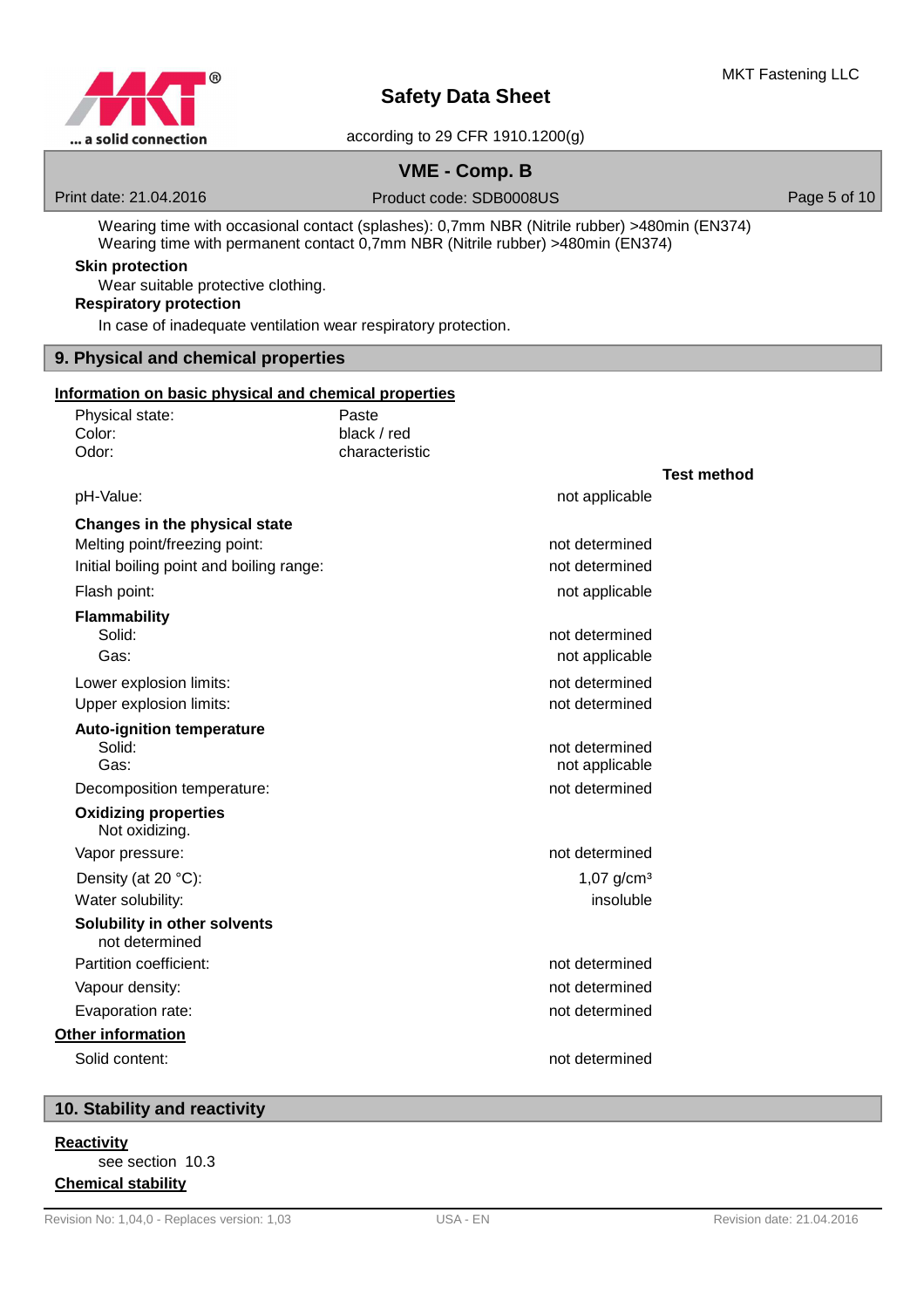

# **VME - Comp. B**

Print date: 21.04.2016 Product code: SDB0008US Product code: SDB0008US Page 6 of 10

The product is stable under storage at normal ambient temperatures.

## **Possibility of hazardous reactions**

Violent reaction with: Oxidizing agent

## **Conditions to avoid**

see section 7.2

### Oxidizing agent, strong **Incompatible materials**

## **Hazardous decomposition products**

No known hazardous decomposition products.

## **11. Toxicological information**

## **Information on toxicological effects**

## **ATEmix calculated**

ATE (oral) 907,7 mg/kg; ATE (dermal) 1194,4 mg/kg; ATE (inhalative vapour) 5,53 mg/l; ATE (inhalative aerosol) 2,191 mg/l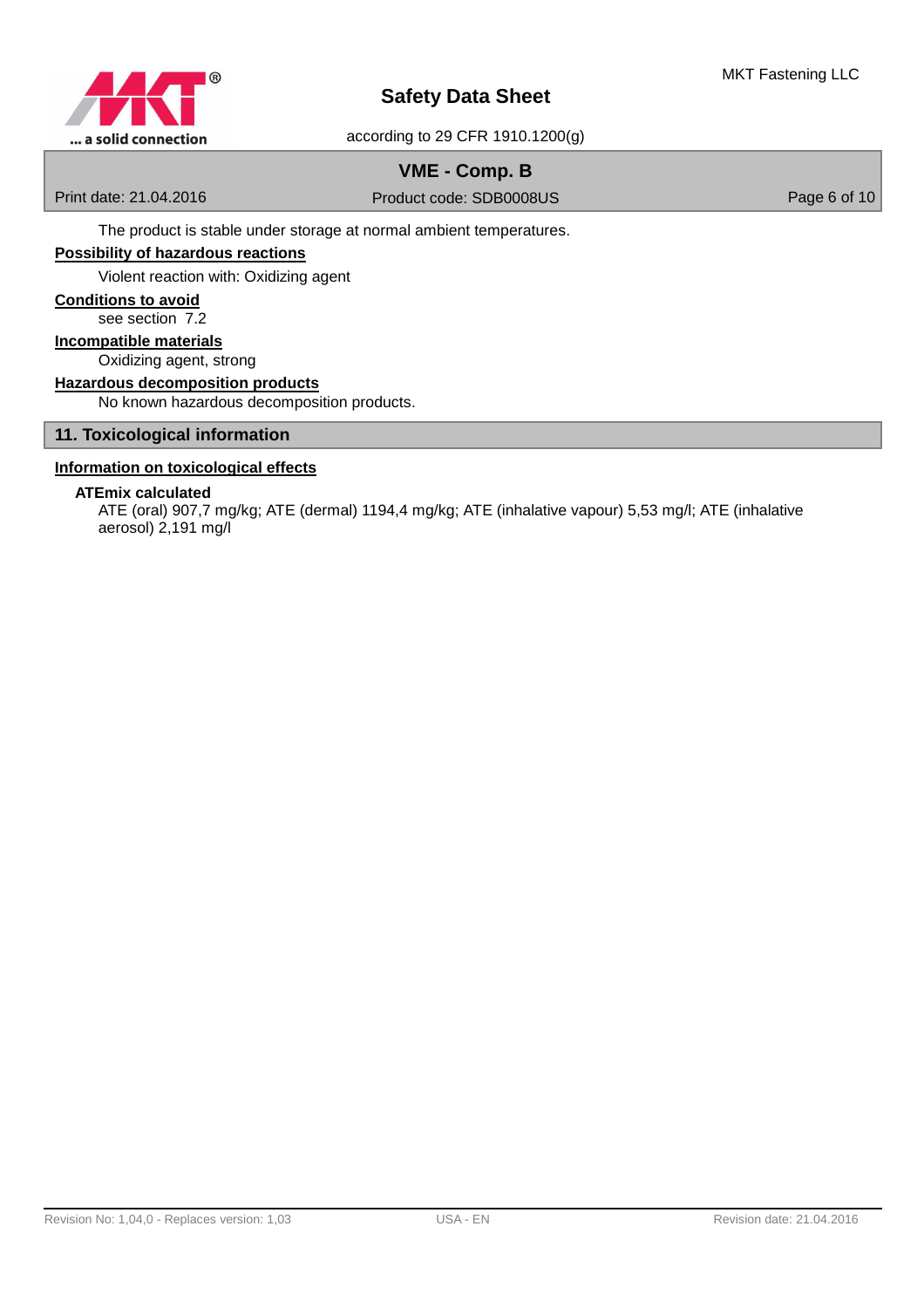

according to 29 CFR 1910.1200(g)

## **VME - Comp. B**

Print date: 21.04.2016 Product code: SDB0008US Product context of 10

### **Acute toxicity**

| <b>CAS No</b>  | Components                                   |            |                |         |               |
|----------------|----------------------------------------------|------------|----------------|---------|---------------|
|                | Exposure route                               | Dose       |                | Species | Source        |
| 2855-13-2      | 3-aminomethyl-3,5,5-trimethylcyclohexylamine |            |                |         |               |
|                | oral                                         | LD50       | 1030 mg/kg     | Rat     |               |
|                | dermal                                       | <b>ATE</b> | 1100 mg/kg     |         |               |
| 100-51-6       | benzyl alcohol                               |            |                |         |               |
|                | oral                                         | LD50       | 1230 mg/kg     | Rat     | <b>GESTIS</b> |
|                | dermal                                       | LD50       | 2000 mg/kg     | Rabbit  |               |
|                | inhalative (4 h) vapour                      | LC50       | $> 4,178$ mg/l | Rat     |               |
|                | inhalative aerosol                           | ATE        | $1,5$ mg/l     |         |               |
| 1477-55-0      | m-Phenylenebis(methylamine)                  |            |                |         |               |
|                | oral                                         | LD50       | 930 mg/kg      | Rat     |               |
|                | dermal                                       | LD50       | 2000 mg/kg     | Rabbit  |               |
|                | inhalative (1 h) vapour                      | LC50       | 3,89 mg/l      | Rat     |               |
|                | inhalative aerosol                           | ATE        | $1,5$ mg/l     |         |               |
| 90-72-2        | 2,4,6-tris(dimethylaminomethyl)phenol        |            |                |         |               |
|                | oral                                         | LD50       | 2169 mg/kg     | Rat     |               |
|                | dermal                                       | LD50       | > 808 mg/kg    | Rat     |               |
| 108-95-2       | phenol                                       |            |                |         |               |
|                | oral                                         | LD50       | 317 mg/kg      | Rat     |               |
|                | dermal                                       | LD50       | 630 mg/kg      | Rabbit  |               |
|                | inhalative vapour                            | ATE        | $3$ mg/l       |         |               |
|                | inhalative aerosol                           | <b>ATE</b> | $0,5$ mg/l     |         |               |
| $111 - 40 - 0$ | 2,2'-iminodiethylamine, diethylenetriamine   |            |                |         |               |
|                | oral                                         | LD50       | 1080 mg/kg     | Rat     |               |
|                | dermal                                       | LD50       | 1054 mg/kg     | Rabbit  |               |
| 80-05-7        | bisphenol A; 4,4'-isopropylidenediphenol     |            |                |         |               |
|                | oral                                         | LD50       | 3250 mg/kg     | Rat     |               |
|                | dermal                                       | LD50       | 3000 mg/kg     | Rabbit  |               |

## **Additional information on tests**

This mixture is classified as hazardous according to regulation (EC) No. 1272/2008 [CLP].

## **12. Ecological information**

## **Ecotoxicity**

The product is not: Ecotoxic.

# **Persistence and degradability**

The product has not been tested.

## **Bioaccumulative potential**

The product has not been tested.

## **Mobility in soil**

The product has not been tested.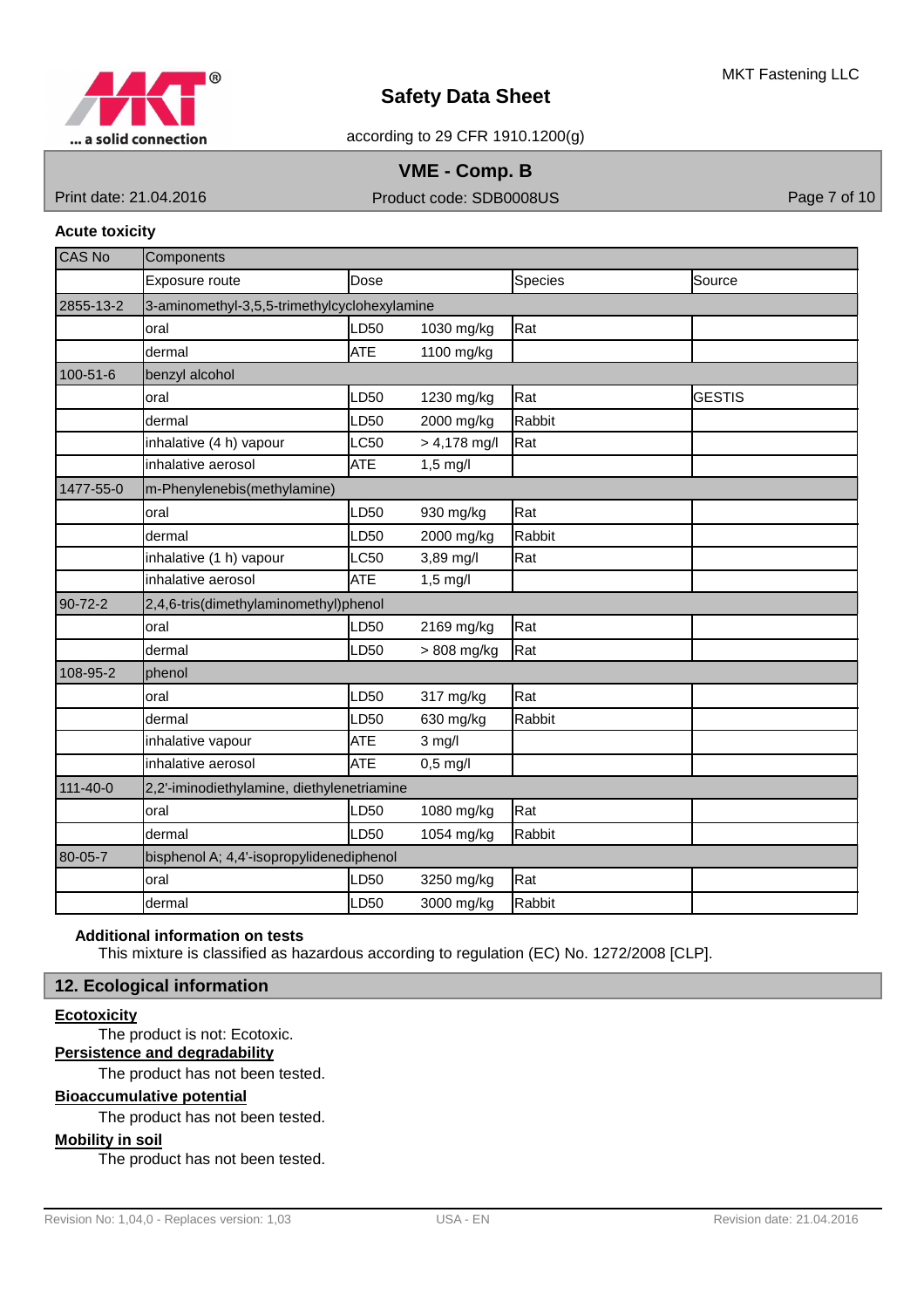

# **VME - Comp. B**

Print date: 21.04.2016 Product code: SDB0008US Product code: SDB0008US Page 8 of 10

## **Other adverse effects**

No information available.

## **Further information**

Do not allow to enter into surface water or drains. Do not allow to enter into soil/subsoil.

## **13. Disposal considerations**

## **Waste treatment methods**

## **Advice on disposal**

Do not allow to enter into surface water or drains. Do not allow to enter into soil/subsoil. Dispose of waste according to applicable legislation.

## **Contaminated packaging**

Non-contaminated packages may be recycled. Handle contaminated packages in the same way as the substance itself.

## **14. Transport information**

| <b>US DOT 49 CFR 172.101</b>           |                                  |  |  |  |  |
|----------------------------------------|----------------------------------|--|--|--|--|
| <b>UN/ID number:</b>                   | <b>UN 3259</b>                   |  |  |  |  |
| Proper shipping name:                  | AMINES, SOLID, CORROSIVE, N.O.S. |  |  |  |  |
| Transport hazard class(es):            | 8                                |  |  |  |  |
| Packing group:                         | III                              |  |  |  |  |
| Hazard label:                          | 8                                |  |  |  |  |
| <b>Marine transport (IMDG)</b>         |                                  |  |  |  |  |
| UN number:                             | <b>UN 3259</b>                   |  |  |  |  |
| UN proper shipping name:               | AMINES, SOLID, CORROSIVE, N.O.S. |  |  |  |  |
| Transport hazard class(es):            | 8                                |  |  |  |  |
| Packing group:                         | III                              |  |  |  |  |
| Hazard label:                          | 8                                |  |  |  |  |
|                                        |                                  |  |  |  |  |
| Limited quantity:                      | $5$ kg                           |  |  |  |  |
| Excepted quantity:                     | E <sub>1</sub>                   |  |  |  |  |
| EmS:                                   | $F-A, S-B$                       |  |  |  |  |
| Air transport (ICAO)                   |                                  |  |  |  |  |
| <b>UN number:</b>                      | <b>UN 3259</b>                   |  |  |  |  |
| UN proper shipping name:               | AMINES, SOLID, CORROSIVE, N.O.S. |  |  |  |  |
| Transport hazard class(es):            | 8                                |  |  |  |  |
| Packing group:                         | III                              |  |  |  |  |
| Hazard label:                          | 8                                |  |  |  |  |
|                                        |                                  |  |  |  |  |
| Limited quantity Passenger:            | 5 kg                             |  |  |  |  |
| Passenger LQ:                          | Y845                             |  |  |  |  |
| Excepted quantity:                     | E1                               |  |  |  |  |
| IATA-packing instructions - Passenger: | 860                              |  |  |  |  |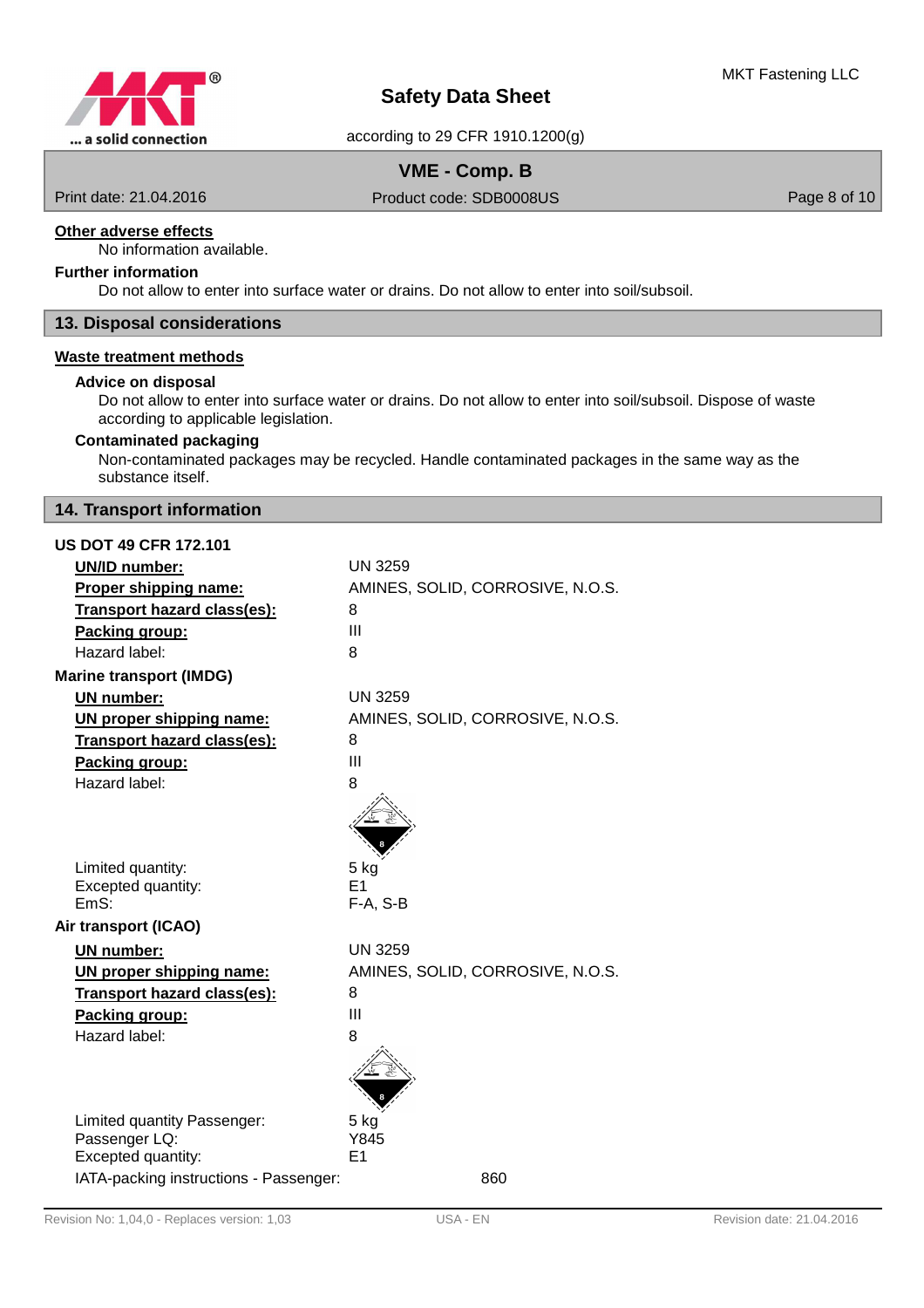

|                                                                                                                                                                                                                                                                                                                                                                                                                                                                                                                                                                                                                                                                                                                                                                                                                                                                                                                                                                                                                                                                                                                                                                                                                                                                                                                                                                                                                                                                                                                                                                                                                                                                                                                                                                              | VME - Comp. B           |              |  |  |  |  |
|------------------------------------------------------------------------------------------------------------------------------------------------------------------------------------------------------------------------------------------------------------------------------------------------------------------------------------------------------------------------------------------------------------------------------------------------------------------------------------------------------------------------------------------------------------------------------------------------------------------------------------------------------------------------------------------------------------------------------------------------------------------------------------------------------------------------------------------------------------------------------------------------------------------------------------------------------------------------------------------------------------------------------------------------------------------------------------------------------------------------------------------------------------------------------------------------------------------------------------------------------------------------------------------------------------------------------------------------------------------------------------------------------------------------------------------------------------------------------------------------------------------------------------------------------------------------------------------------------------------------------------------------------------------------------------------------------------------------------------------------------------------------------|-------------------------|--------------|--|--|--|--|
| Print date: 21.04.2016                                                                                                                                                                                                                                                                                                                                                                                                                                                                                                                                                                                                                                                                                                                                                                                                                                                                                                                                                                                                                                                                                                                                                                                                                                                                                                                                                                                                                                                                                                                                                                                                                                                                                                                                                       | Product code: SDB0008US | Page 9 of 10 |  |  |  |  |
| IATA-max. quantity - Passenger:<br>IATA-packing instructions - Cargo:<br>IATA-max. quantity - Cargo:<br><b>Special precautions for user</b><br>No information available.                                                                                                                                                                                                                                                                                                                                                                                                                                                                                                                                                                                                                                                                                                                                                                                                                                                                                                                                                                                                                                                                                                                                                                                                                                                                                                                                                                                                                                                                                                                                                                                                     | 25 kg<br>864<br>100 kg  |              |  |  |  |  |
| Transport in bulk according to Annex II of MARPOL 73/78 and the IBC Code                                                                                                                                                                                                                                                                                                                                                                                                                                                                                                                                                                                                                                                                                                                                                                                                                                                                                                                                                                                                                                                                                                                                                                                                                                                                                                                                                                                                                                                                                                                                                                                                                                                                                                     |                         |              |  |  |  |  |
| not applicable                                                                                                                                                                                                                                                                                                                                                                                                                                                                                                                                                                                                                                                                                                                                                                                                                                                                                                                                                                                                                                                                                                                                                                                                                                                                                                                                                                                                                                                                                                                                                                                                                                                                                                                                                               |                         |              |  |  |  |  |
| 15. Regulatory information                                                                                                                                                                                                                                                                                                                                                                                                                                                                                                                                                                                                                                                                                                                                                                                                                                                                                                                                                                                                                                                                                                                                                                                                                                                                                                                                                                                                                                                                                                                                                                                                                                                                                                                                                   |                         |              |  |  |  |  |
| <b>U.S. Regulations</b>                                                                                                                                                                                                                                                                                                                                                                                                                                                                                                                                                                                                                                                                                                                                                                                                                                                                                                                                                                                                                                                                                                                                                                                                                                                                                                                                                                                                                                                                                                                                                                                                                                                                                                                                                      |                         |              |  |  |  |  |
| <b>National Inventory TSCA</b><br>All chemical substances in this material are included on or exempted from listing on the TSCA Inventory<br>National regulatory information<br>SARA Section 302 Extremely hazardous substances:<br>Phenol (108-95-2): Reportable quantity = 1,000 lbs., Threshold planning quantity = $500/10,000$ lbs.<br><b>SARA Section 304 CERCLA:</b><br>Phenol (108-95-2): Reportable quantity = 1,000 (454) lbs. (kg)<br>SARA Section 311/312 Hazards:<br>3-aminomethyl-3,5,5-trimethylcyclohexylamine (2855-13-2): Immediate (acute) health hazard<br>benzyl alcohol (100-51-6): Immediate (acute) health hazard<br>Formaldehyde, oligomeric reaction products with phenol and m-phenylenebis(methylamine) (57214-10-5):<br>Immediate (acute) health hazard<br>Formaldehyde, oligomeric reaction products with 4,4'-isopropylidenediphenol and diethylenetriamine (77138<br>-45-5): Immediate (acute) health hazard<br>m-Phenylenebis(methylamine) (1477-55-0): Immediate (acute) health hazard<br>2,4,6-tris(dimethylaminomethyl)phenol (90-72-2): Immediate (acute) health hazard<br>Phenol (108-95-2): Immediate (acute) health hazard, Delayed (chronic) health hazard<br>2,2'-iminodiethylamine, diethylenetriamine (111-40-0): Immediate (acute) health hazard<br>4,4'-Isopropylidenediphenol (80-05-7): Immediate (acute) health hazard<br>Bis[(dimethylamino)methyl]phenol (71074-89-0): Immediate (acute) health hazard<br>SARA Section 313 Toxic release inventory:<br>Phenol (108-95-2): De minimis limit = 1.0 %, Reportable threshold = Standard<br>4,4'-Isopropylidenediphenol (80-05-7): De minimis limit = 1.0 %, Reportable threshold = Standard<br>Clean Air Act Section 112(b):<br>Phenol (108-95-2)<br><b>State Regulations</b> |                         |              |  |  |  |  |
| Safe Drinking Water and Toxic Enforcement Act of 1986 (Proposition 65, State of California)<br>WARNING: This product contains the following chemical(s) known to the State of California to cause cancer,<br>birth defects or other reproductive harm: Bisphenol A (BPA) (reproductive).                                                                                                                                                                                                                                                                                                                                                                                                                                                                                                                                                                                                                                                                                                                                                                                                                                                                                                                                                                                                                                                                                                                                                                                                                                                                                                                                                                                                                                                                                     |                         |              |  |  |  |  |
| 16. Other information                                                                                                                                                                                                                                                                                                                                                                                                                                                                                                                                                                                                                                                                                                                                                                                                                                                                                                                                                                                                                                                                                                                                                                                                                                                                                                                                                                                                                                                                                                                                                                                                                                                                                                                                                        |                         |              |  |  |  |  |
| <b>Hazardous Materials Information Label (HMIS)</b><br>Health:<br>Flammability:<br>Physical Hazard:<br><b>Personal Protection:</b>                                                                                                                                                                                                                                                                                                                                                                                                                                                                                                                                                                                                                                                                                                                                                                                                                                                                                                                                                                                                                                                                                                                                                                                                                                                                                                                                                                                                                                                                                                                                                                                                                                           | 2<br>X                  |              |  |  |  |  |